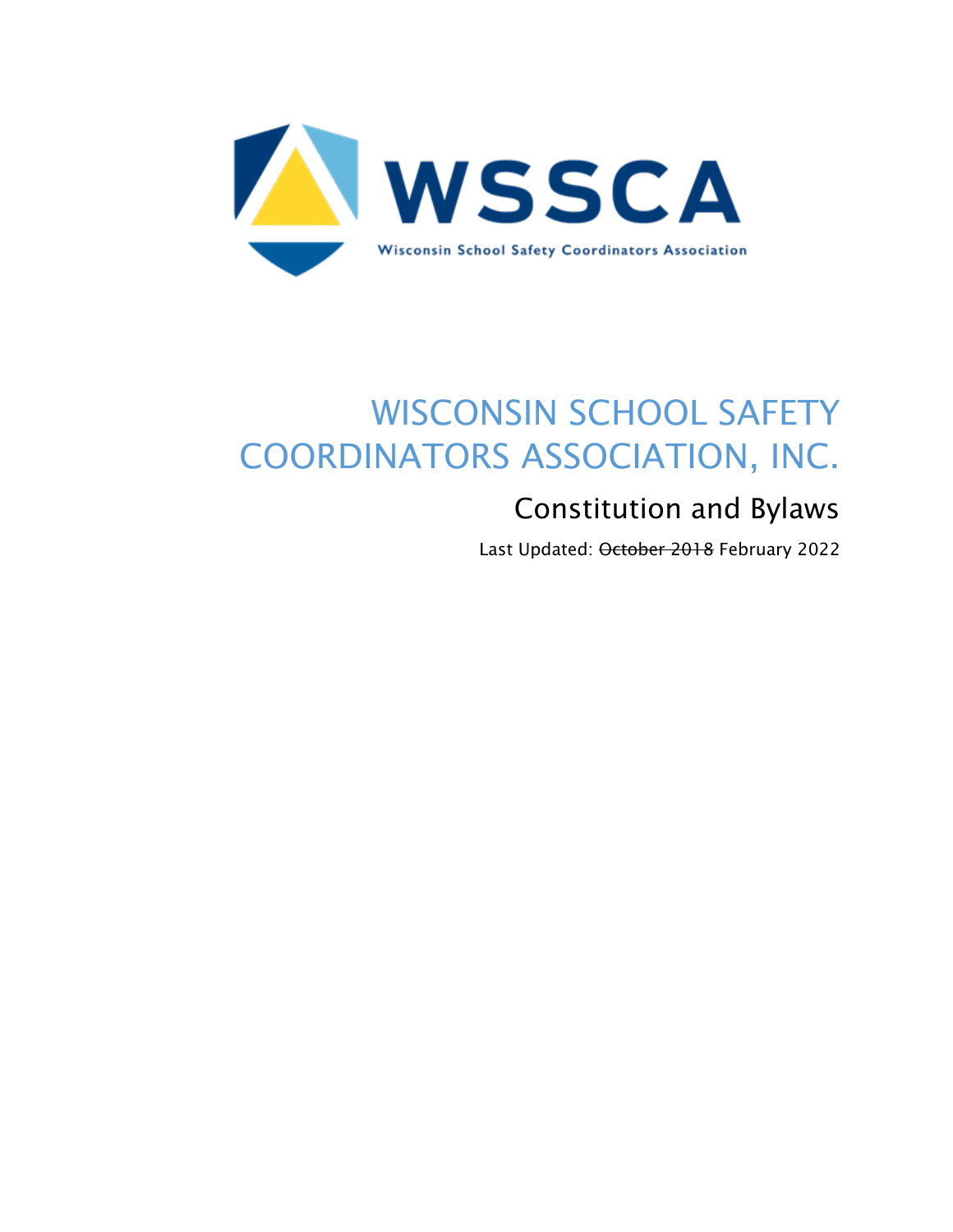### Wisconsin School Safety Coordinators Association, Inc: **Constitution**

#### **ARTICLE I Name**

Section 1 The name of the organization shall be: Wisconsin School Safety Coordinators Association, Inc. (WSSCA) Hereafter, referred to in this document

#### **ARTICLE II Purpose**

- Section 1 WSSCA a non-stock (nonprofit) corporation, shall serve as a coordinating unit for those with interest and/or responsibility for all phases of school safety and security for the purpose of:
	- a) Improving the existing programs and promoting new programs of safety and security education in cooperation with public and/or private agencies. WSSCA is organized exclusively for charitable, educational, religious or scientific purposes within the meaning of Section 501 (c) (3) of the Internal Revenue Code.
	- b) Conducting or co-sponsoring meetings of WSSCA. These shall include (1) an Annual Conference designated as the official Annual Meeting; (2) workshops, round tables and conferences at a time designated by the Board of Directors, and; (3) the Board of Directors may plan such other meetings as are deemed advisable.
	- c) Acquiring and disseminating accurate information concerning school safety, security and health.
	- d) Incorporating other specific purposes, which may, from time to time, as necessary and proper.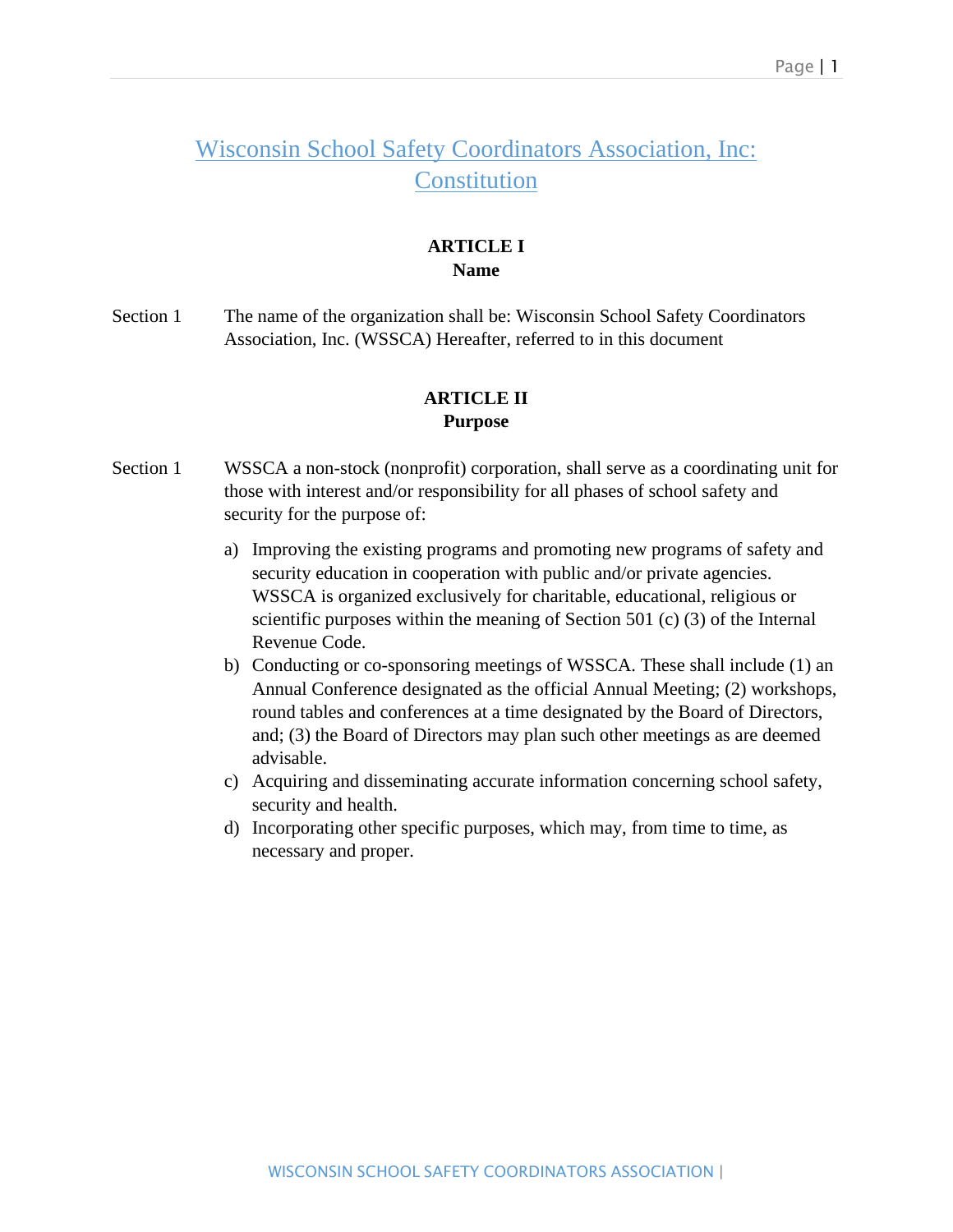#### **ARTICLE III Membership**

Section 1 No individual will be denied admission to, participation in, the benefits of, or be discriminated against in any service, program activity, or facility associated with the Wisconsin School Safety Coordinators Association because of the individual's race, color, creed, religion, sex, national origin, disability, ancestry, age, sexual orientation, pregnancy, marital status or parental status.

#### Section 2 Memberships in WSSCA:

- a) Member: All safety personnel who are responsible for a broad program of safety and security. All other persons interested in the field of safety, security and the education thereof.
- b) Student Membership: Students interested in school safety and security.
- c) Retirement Membership: Active members of WSSCA who retire and wish to maintain their interest in school safety and security.
- d) District Membership: Schools and/or school districts intending to support the purposes of WSSCA and be eligible for all rights and privileges that are accorded to members of WSSCA.
- e) Corporate Membership: And individual from a business or industry wishing to support the purposes of WSSCA and be eligible for all the rights and privileges that are accorded to members of WSSCA. Corporate membership rate shall be at the discretion of the executive director communicated to the executive committee.
- Section 3 A membership becomes active upon payment of the appropriate dues.
- Section 4 Any member with dues two (2) or more months outstanding cannot hold a board position until their dues are paid

#### **ARTICLE IV Officers and Board of Directors**

- Section 1 The officers of WSSCA shall consist of a President, 1st Vice President, 2nd Vice President/Secretary, and Past President. The Officers make up the Executive Committee of the Association and shall be limited to one term in each office. An exception may be made for the Secretary who is appointed by the President and whose term may be extended by the President. A term is defined as one year.
- Section 2 The 1<sup>st</sup> Vice President shall succeed the President.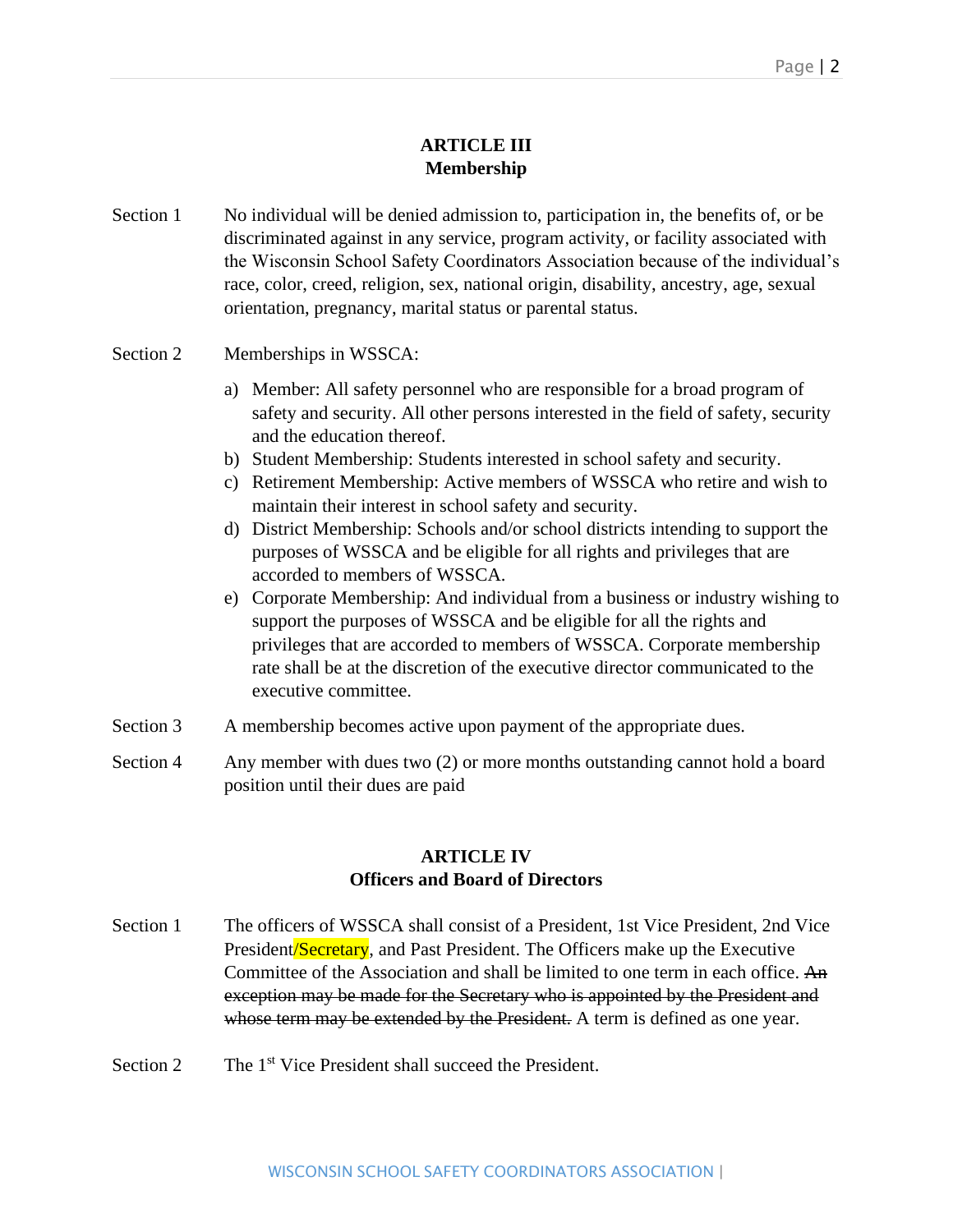- Section 3 The 2nd Vice President shall be a Board Member who has completed at least one year as a Board Member. The 2nd Vice President shall be elected by the membership at the annual meeting. The 2nd Vice President shall succeed the 1st Vice President. If there is more than one Board Member running for  $2<sup>nd</sup>$  vice president, the non-elected Board Member(s), whose terms have not expired shall automatically retain seats as Board Members and do not stand for election.
- Section 4 There shall be eight at large Board Members. Board Member terms are for two consecutive years. A Board Member may be reelected two times for a total of six years. The President may then appoint an individual to any position for which she/he is qualified. An individual may also be reelected as a Board Member after one year.
- Section 5 The Board of Directors will consist of the officers of WSSCA, Board Members, Executive Director, Assistant Executive Director, and Advisors. To be a member of the Board of Directors, an individual must have some official tie to an organization involved in schools and/or school safety and security, or be a practicing safety and security professionally. Members who retire from a position as defined above may remain as active members of the Board of Directors until they have completed the terms of the office for which they were elected.
- Section 6 **Board of Director Meetings:** Only Each elected members, except advisors, shall have voting privileges at Board of Director meetings and other meetings of WSSCA, and must be present or actively participating to exercise the privilege. Neither the Executive Director or any of the Advisors shall have voting authority except for voting on WSCCA Award Program nominations.

**Annual Conference Business Meetings:** Corporate members (to include conference sponsors/vendors) will have a single vote per corporation. School districts are limited to four votes per district. Care must be taken to ensure these requirements are followed for all elections.

- Section 7 The Board of Directors shall conduct the business of WSSCA.
- Section 8 The President may establish committees that are deemed necessary to carry on the work of WSSCA or disband committees that have completed their assigned charge.
- Section 9 Any Board of Director member who misses three consecutive meetings or three meetings total during a term, unless cleared with the President, will be removed from the Board immediately and the Board of Directors shall appoint a replacement to fill the vacancy.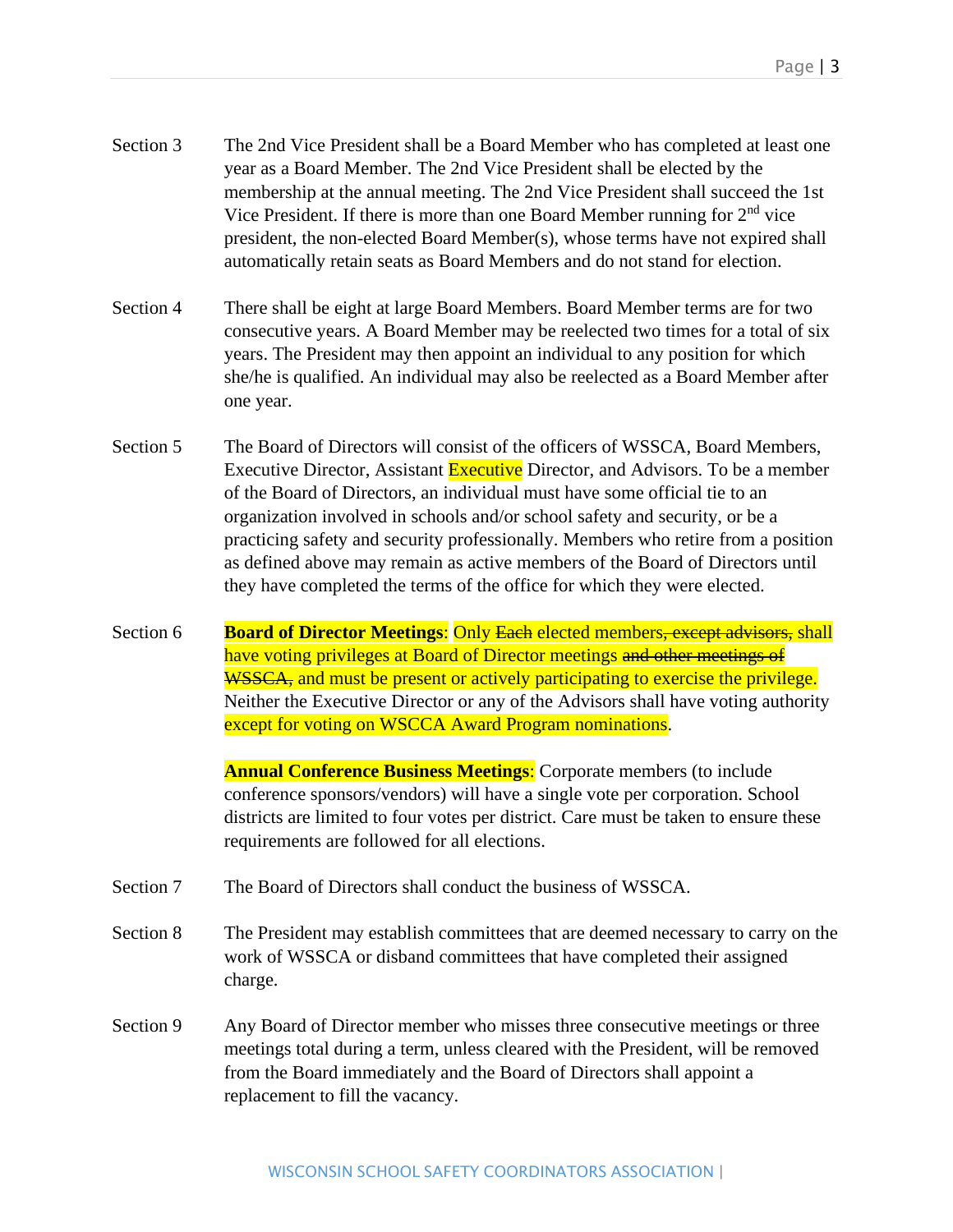Section 10 The established parliamentary procedure of **Roberts' Rules of Order** shall guide the Board of Directors in carrying out their duties.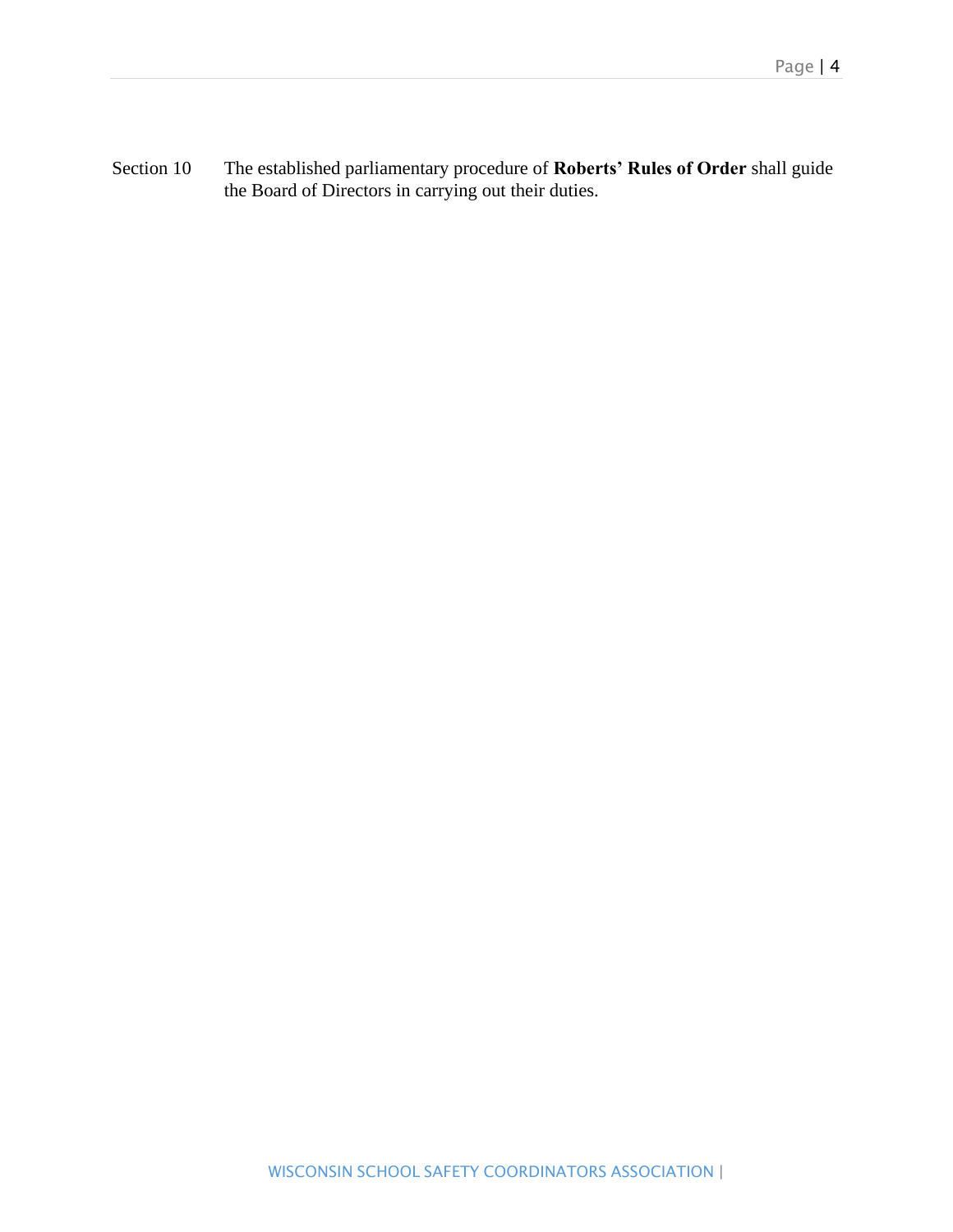#### **ARTICLE V Amendments**

- Section 1 Any member may propose an amendment to the Constitution. Proposed amendments shall be submitted in writing to any Board Member. The Board Member shall present all such proposals to the Board of Directors for discussion and action.
- Section 2 Adoption of proposed amendments shall be accompanied by:
	- a) An affirmative two-thirds (2/3) vote of the members present and voting at the annual meeting, or;
	- b) An approval by two-thirds (2/3) of the ballots case in a mail or electronic vote, or;
	- c) An affirmative two-thirds vote of **all** Board Members. The Constitution is the organization's business and moral compass and any changes to it must be treated with the utmost sensitivity. **Thus, maximum input from the board is essential**. The board member vote may be accomplished in person at a board meeting or if a member is unable to attend the meeting, by electronic vote, or by personal communication through the President/Executive Director.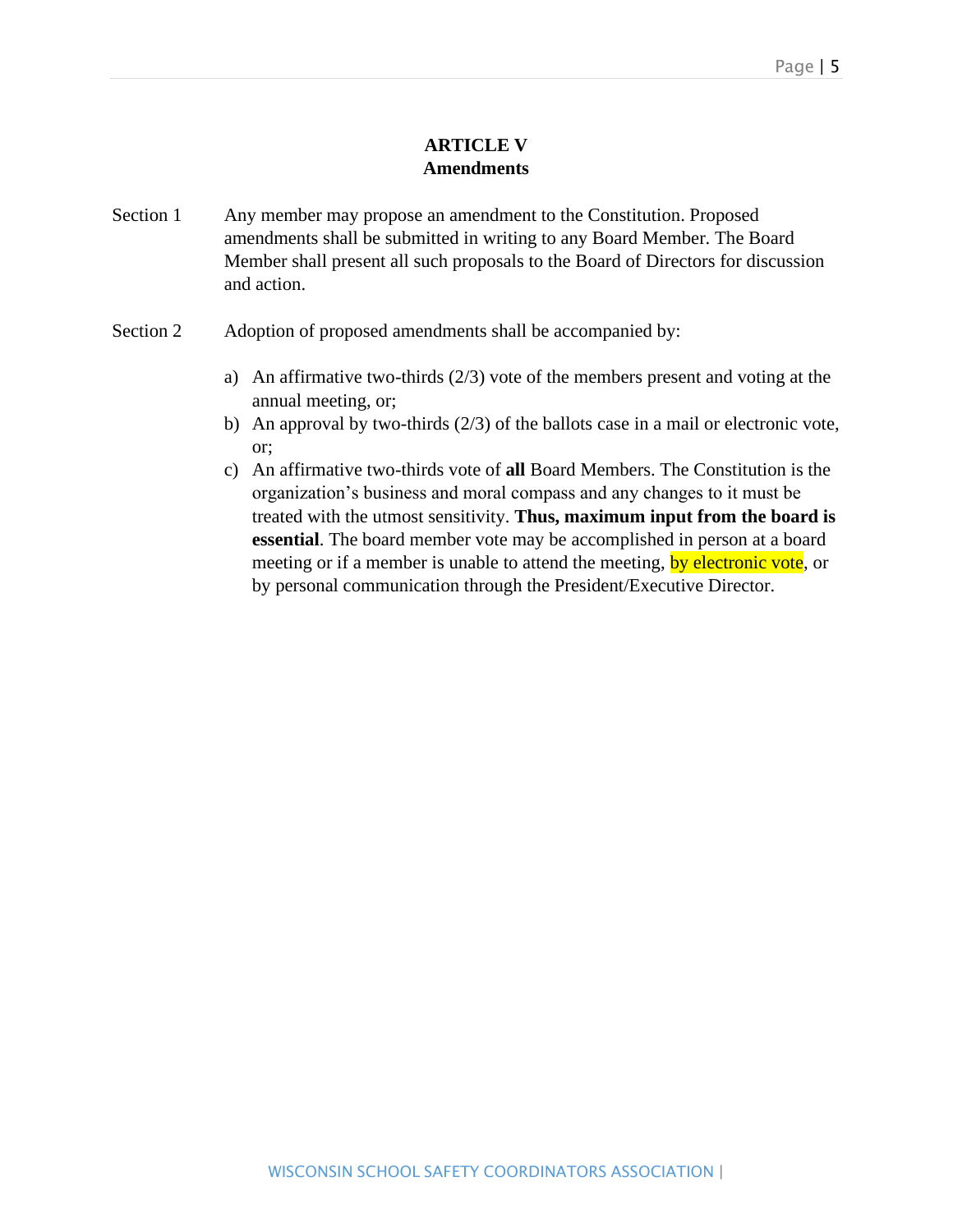## Wisconsin School Safety Coordinators Association, Inc: Bylaws

#### **ARTICLE I Membership**

- Section 1 The fiscal year of WSSCA shall be for twelve (12) months. Membership dues paid any time during the fiscal year shall validate membership in WSSCA for a 12-month period from month of payment for new members or from date of expiration/renewal for current members. Effective July 1, 2021, membership dues paid any time during the membership period (July 1<sup>st</sup> to June 30<sup>th</sup>) shall validate membership in WSSCA until June 30<sup>th</sup> each year. The membership dues for new members joining between July  $1<sup>st</sup>$  and June  $30<sup>th</sup>$  will be prorated for the remaining months according to the current annual rate.
- Section 2 The Board of Directors shall establish the annual dues for all classes of membership in conjunction with the annual budget review by the Executive Director.
- Section 3 Retirement membership shall be recommended to the Board of Directors on an annual basis for approval. Retirement memberships shall be at no cost and may be renewed annually. upon submission of the membership renewal form. upon request to the Executive Director.

#### **ARTICLE II Elections**

- Section 1 Elections shall be held **prior to** at the Annual meeting for the 2nd Vice President and for Board Members Directors whose terms of office expire
- Section 2 The Board of Directors shall be maintained at eight at large members. The appropriate number of elections shall be conducted at the Annual meeting to maintain eight (8) Board Members
- Section 3 Elections shall be conducted from a slate of candidates prepared by the Past President or in his/her absence to the First Vice-president and from nominations submitted from the general membership.
- Section 4 Election to office shall be by a majority vote of the qualified members WSSCA.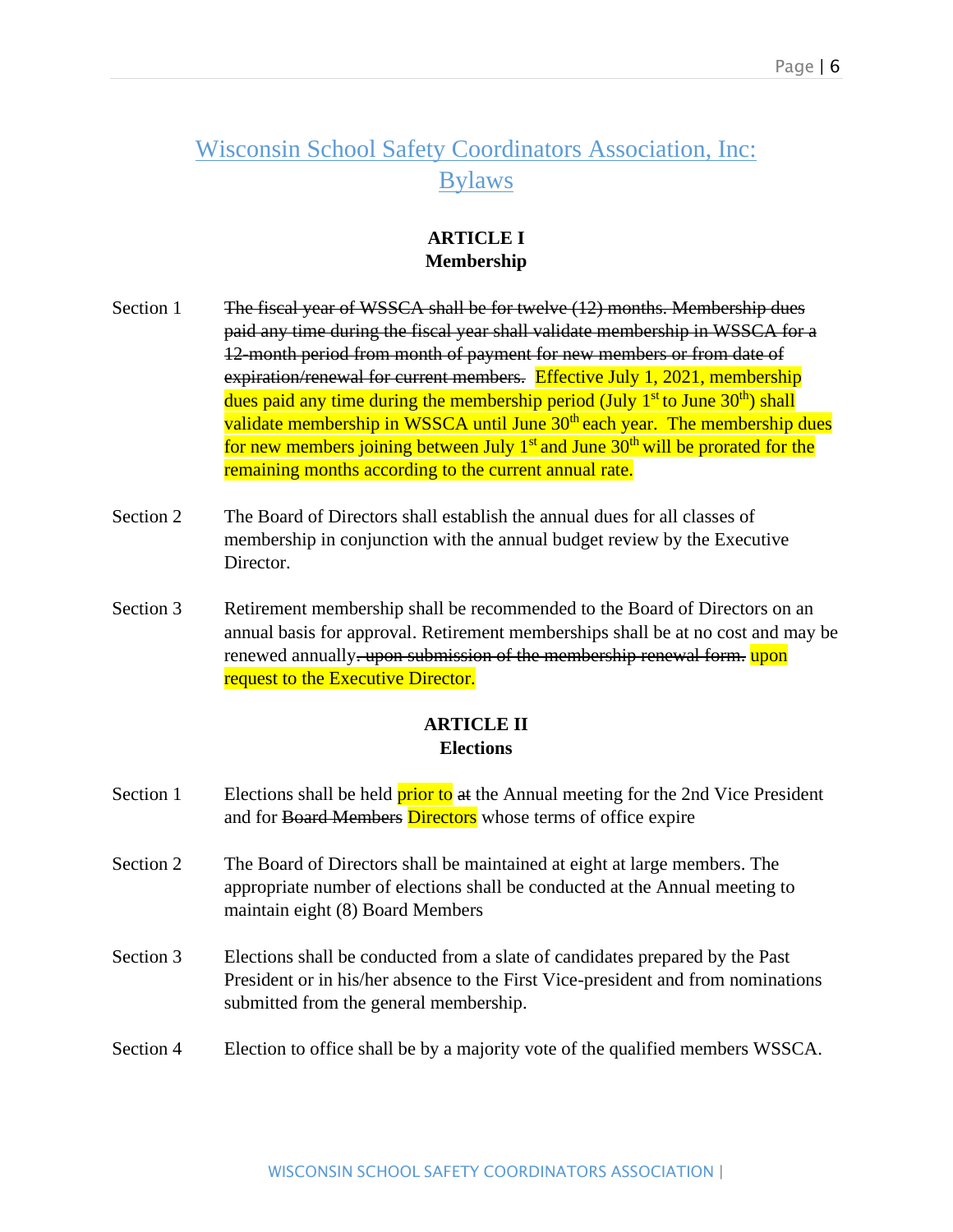- Section 5 In the event that there are any ties during the election process, the names of those that are tied for the specific position(s) will be put in a hat and one name will be drawn. An independent WSSCA member will select the name from the hat and oversee the tie breaker process. The tie breaker process will be witnessed by the Past President and at least two (2) other WSSCA members. If the Past President is not available for this duty, the current President will oversee the process.
- Section 6 Those elected shall assume office at the close of the Annual meeting.

#### **ARTICLE III Duties**

Section 1 The President's (or designee) suggested duties may include but are not limited to:

- a) To act as chairperson of all meetings of WSSCA and the Board of Directors meetings. Schedule five (5) board meetings annually to address the needs of the organization and the President may call special meetings of the board.
- b) To appoint such committees as may be necessary
- c) To conduct business, not otherwise provided for, that may arise between meetings of the Board of Directors by working with the Executive Committee. If there is a need, the President may seek support for intended action by conducting an electronic vote of the Board of Directors.
- d) To approve all expenses of WSSCA to be paid by the Executive Director
- e) To appoint, with the Board of Directors approval and receipt of appropriate dues, individuals to fill administrative positions that the Board of Directors determines are necessary to carry out the everyday business of WSSCA.
- f) To appoint advisory representatives, upon receipt of appropriate dues as outlined in Constitution: Article 3, Section 2, from organizations or associations, who because of their purpose and endeavors in the field of safety/security and health, can contribute substantially to the services and purposes of WSSCA. No more than one person from any discipline shall be appointed as an advisor unless approved by the Board or President.
- g) To appoint members to each of the standing committees. Each standing committee may include at least one non-Board Member appointed by the President upon recommendation of the committee.
- h) And such others as normally befall the office.
- Section 2 The  $1<sup>st</sup>$  Vice President duties may include but are not limited to:
	- a) To learn the office and functions of the President.
	- b) To act for the President in his/her absence, and in case of the death or resignation of the President, to succeed the President for the unexpired term.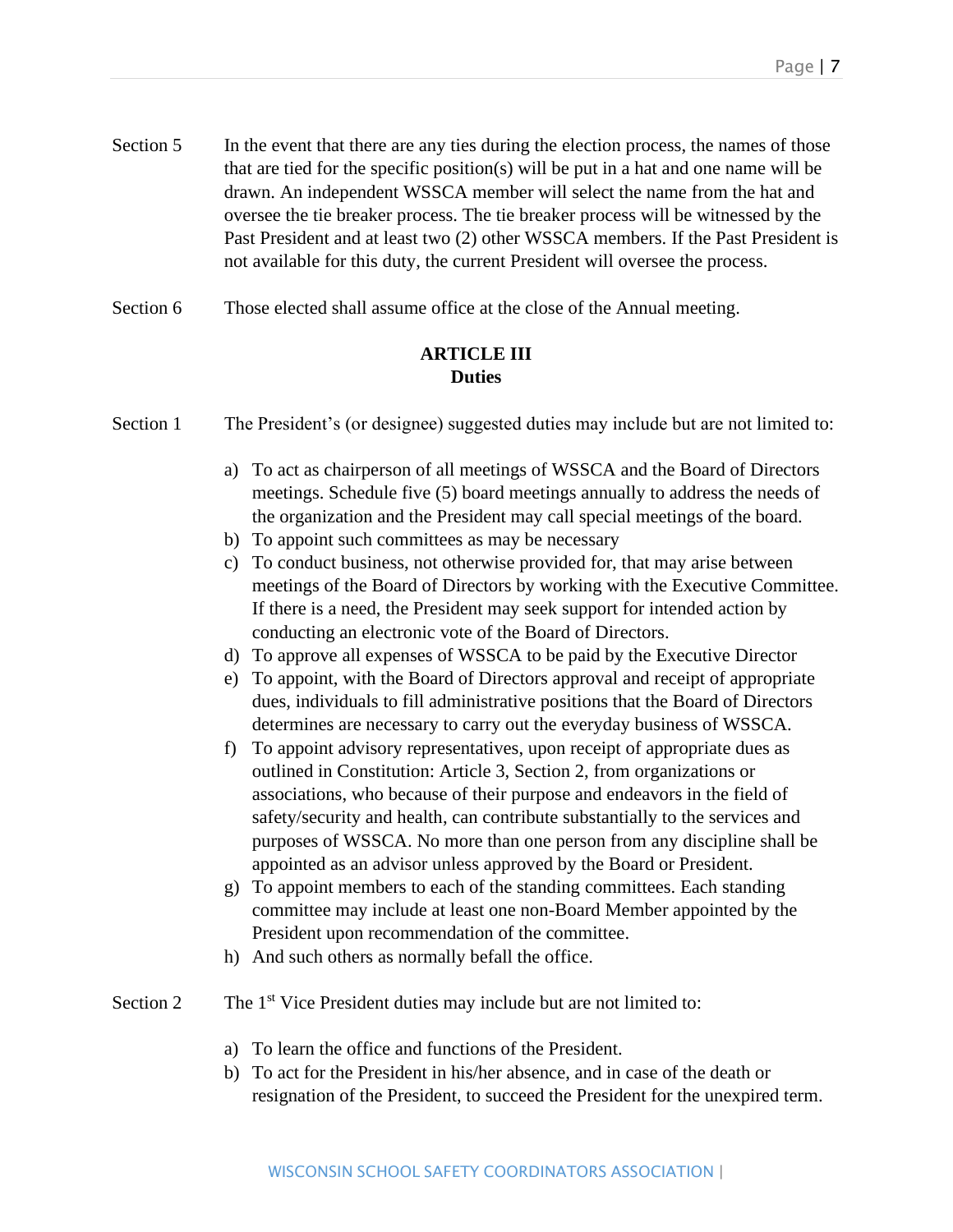- c) To maintain contact with committee chairs assuring committee assignment completion.
- d) And such others as normally befall the office.
- Section 3 The 2<sup>nd</sup> Vice President duties may include but are not limited to:
	- a) Oversight of WSSCA's finances, by reviewing the monthly financial reports submitted by the Executive Director and submit a monthly quarterly review report to the President Board of Directors.
	- b) Serve as the Board liaison to the Annual Conference Planning Committee oversee the planning of the conference/expo in concert with the Professional Development Committee.
	- c) Serve as Board Secretary
		- a. Recording the attendance of all members at regular and special meetings and report the same in the minutes of the meetings.
		- b. Recording the proceedings of all meetings of WSSCA and of the Board of Directors meetings.
	- d) And such others as normally befall the office
- Section 4 The Past President's duties may include but are not limited to:
	- a) To function as a consultant in planning of WSSCA programs.
	- b) To provide for recognition of Board of Director members whose appointments have expired.
	- c) Oversee, if necessary, the tie breaker process during the elections.
	- d) Assist with recruitment of candidates for Board of Directors.
	- e) Conduct orientation for new board members
	- f) And such other duties as are assigned by the President
- Section 5 The Executive Director's duties may include but are not limited to:
	- a) To provide leadership in School Safety and Security by:
		- i. Assisting the President and Board of Directors in defining, implementing and evaluating the Annual goals of WSSCA.
		- ii. Working with the Board Committees in defining and implementing WSSCA's programs and goals.
		- iii. Assisting in the initiation and implementation of WSSCA training programs.
		- iv. Researching and providing (school) safety, security and health related information to membership.
		- v. Soliciting membership in WSSCA.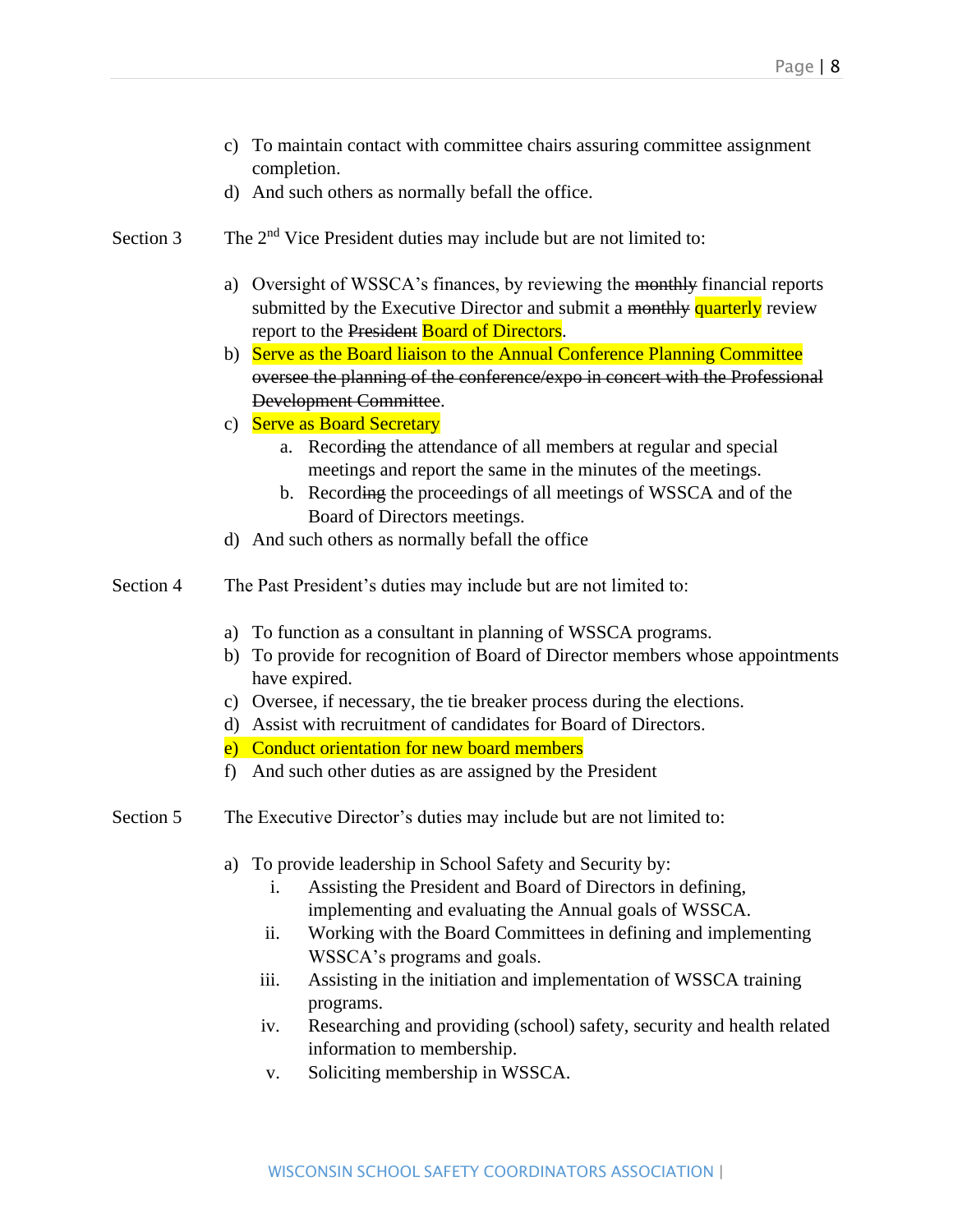- vi. Recommending policy and procedure changes to the Board of Directors.
- vii. Establishing appropriate liaison and communications with:
	- The President, Officers, and Directors of WSSCA
	- WSSCA membership
	- WSSCA Committees
	- Applicable state agencies
	- State school affiliated organizations
	- State and national legislative bodies or departments
	- Regional, state, and national educational interest groups
- b) To direct and administer WSSCA affairs by:
	- i. Keeping the Board of Directors informed of all matters related to its functions.
	- ii. Assisting the President in the preparation of agendas for the annual business meeting and regular Board of Director meetings.
	- iii. Preparing the WSSCA Newsletter.
	- iv. Providing WSSCA related services to the membership.
	- v. Maintaining an office with proper files and records.
	- vi. Attending all Board of Director meetings.
	- vii. Preparing and assisting in the preparation of special reports.
	- viii. Reviewing and providing a written evaluation of the Assistant Director annually.
	- ix. Verifying the proceedings of all meetings are published in the official records of WSSCA.
	- x. Obtaining past records of proceeds and providing them (if necessary) at Board of Directors and Annual Meeting(s).
	- xi. To handle official correspondence of WSSCA.
- c) To oversee the financial status of WSSCA by:
	- i. Managing WSSCA's finances.
	- ii. Collecting membership dues and pay all obligations contracted by WSSCA, keeping record of all expenditures, receipts, and authorization for them.
	- iii. Distributing WSSCA publications and documents to members.
	- iv. Maintaining an up-to-date list of all members and their contact information.
	- v. Providing accounting and financial reporting services by WSSCA.
	- vi. Providing assistance with the annual financial transaction review.
	- vii. Creating and making available an annual budget review to WSSCA.
- d) To oversee the planning of meetings, conferences, training(s) by: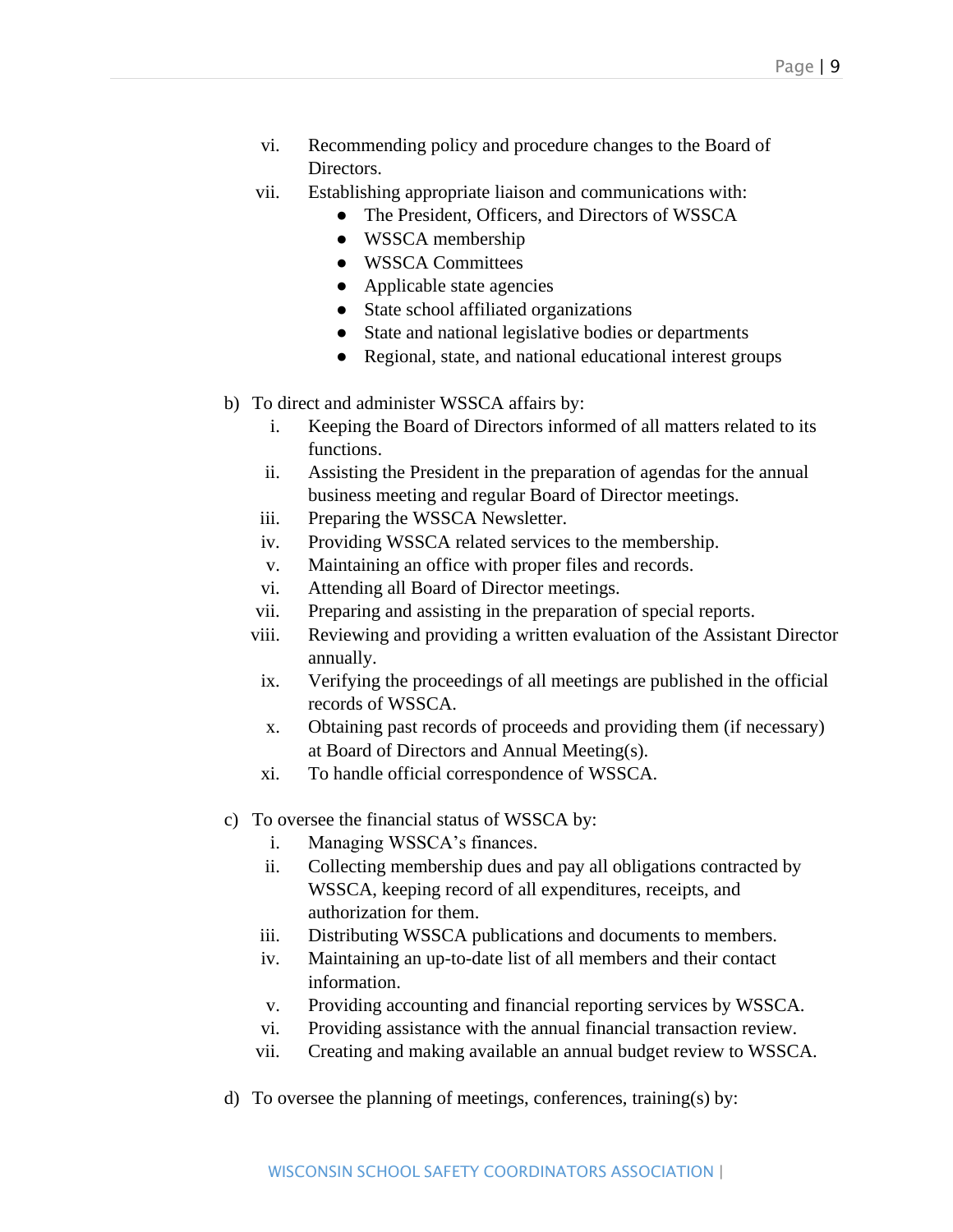- i. Attending all Board of Directors meetings and the Annual Conference <del>/ Expo.</del>
- ii. Coordinating the Annual Conference and appropriate workshops with the appropriate committees.
- iii. Preparing a slate of candidates for the positions of Board Member
- iv. Preparing a slate of candidates for the office of  $2<sup>nd</sup>$  Vice President
- v. Coordinating Conference/Expo and training information for the newsletter with the appropriate committee(s).
- vi. Working with site coordinators to schedule the locations for hotel for the Annual Conference/Expo and training(s).
- vii. Creating promotional material for the Annual Conference/Expo and training(s).
- viii. Evaluating the Annual Conference <del>Expo</del> and report to the Board of Directors with recommendations for improvements and changes.
- ix. Making room, meal, and other arrangements at the Annual Conference <del>Expo</del> and training(s) and other Board of Directors meetings.
- x. Scheduling the location of Board of Directors meetings.
- e) And such other duties as assigned by the President and the Board of Directors.
- Section 6 The Secretary's duties may include but are not limited to:
	- a) Recording the attendance of all members at regular and special meetings and report the same in the minutes of the meetings.
	- b) Recording the proceedings of all meetings of WSSCA and of the Board of Directors meetings.
- Section 76 The Assistant Executive Director duties may include but are not limited to:
	- a) Updating and maintaining the WSSCA website(s), social media and other electronic sources.
	- b) Providing IT technology support to WSSCA and the Board of Directors.
	- c) Working with the various WSSCA committees to assist with their communication needs.
	- d) A full job description is provided in Exhibit A in the [Appendix Section] of the Bylaws.
- Section 87 The Advisor's duties may include but are not limited to:
	- a) Informing WSSCA of safety, security and health activities trends from the organization profession they represent.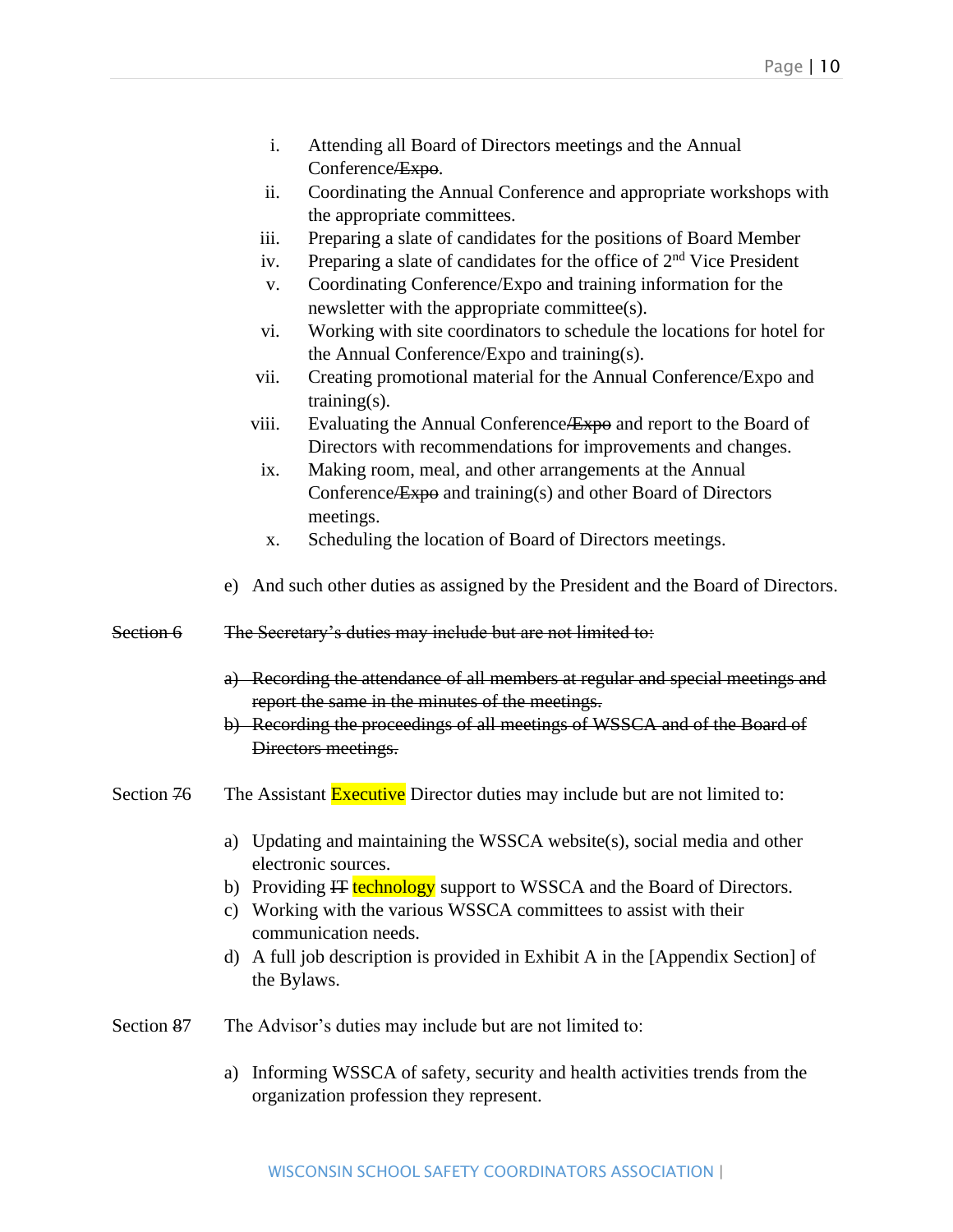- b) Making objective comments and evaluations regarding topics presented at WSSCA meetings to ensure a balanced perspective.
- c) Suggesting safety and security activities for WSSCA to become involved with.
- d) Serving as a resource for WSSCA and related training.
- e) Such other duties as are assigned by the President.
- Section 98 The Board of Director's duties may include but are not limited to:
	- a) Determining plans and policies for WSSCA.
	- b) Acting upon such matters as may require immediate disposition.
	- c) Promoting needed legislation.
	- d) Appointing persons to fill unexpired terms of office, which have become vacant.
	- e) Encouraging interested groups to contribute to the effectiveness of school safety, security and health programs.
	- f) Hosting an Annual Conference/Expo.
	- g) Assuming the responsibility for marketing WSSCA.
	- h) Providing an article for the monthly newsletter on an annual basis
	- i) Other functions as may be designated by the President

#### **ARTICLE IV Meetings**

- Section 1 The Annual Business meeting of WSSCA shall be the Annual Conference/Expo, held at a time to be selected by the Board of Directors.
- Section 2 Each member shall vote in accordance with their membership as defined in Constitution: Article 4, Section 6, unless otherwise stated in this article.
- Section 3 Student and Retirement members and Advisors may participate in all affairs of WSSCA, but shall not have voting privileges.

#### **ARTICLE V Committees**

- Section 1 There will be four five standing committees to carry out the purpose and mission of WSSCA as assigned by the president. The committees are:
	- Executive Committee:
	- Advocacy & Strategic Relationships / Communications & Marketing Committee;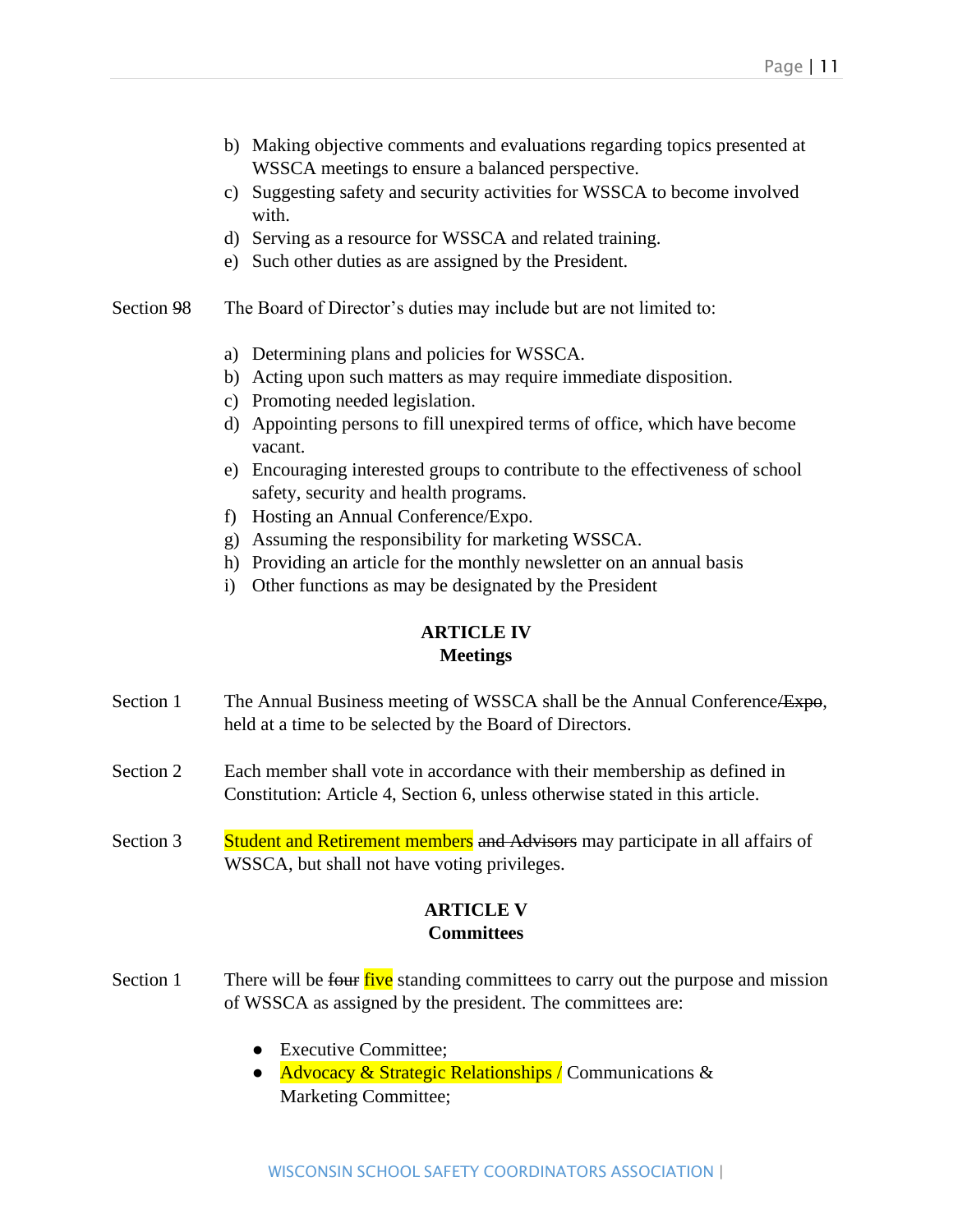- Professional Development / Learning Committee
- Membership Committee, and;
- **Annual Conference Planning Committee**

The President may appoint ad hoc committees to address particular issues.

- Section 2 Each committee will make an update/progress report at the Board of Directors assigned meetings.
- Section 3 The duties of each committee will be reviewed and updated by the Board of Directors annually.
- Section 4 Each committee may recommend to the President, at least one but not more than two, additional non-Board of Director members to join the committee. The individual selected should be based on the nature of the project(s) to be completed by the committee.
- Section 5 The duties of the **Advocacy & Strategic Relationships** / Communications & Marketing Committee may include but are not limited to:
	- a) Defining and enhancing relationships with partners
	- b) Identifying issues or topics for potential advocacy by WSSCA
	- c) Reviewing associated literature in books, brochures, handouts, website, social media, etc.
	- d) Reviewing and updating associated content on website and newsletter
	- e) Assisting the Executive Director with the content, creation and sending out of the monthly newsletter
	- f) Assisting the Assistant Executive Director with updates and communication pieces associated with WSSCA.
	- g) Reviewing and updating the constitution every two years, bring recommendations forward to the WSSCA Board for a vote.
- Section 6 The duties of the Professional Development *Learning Committee* may include but are not limited to:
	- a) Determining topics and obtaining presenters for the Conference/Expo and trainings.
	- b) Creating and forwarding Conference/Expo and Training information to newsletter editor for publication in the newsletter.
	- c) Assisting the 2nd Vice President and Executive Director in planning the Annual Conference/Expo and Trainings.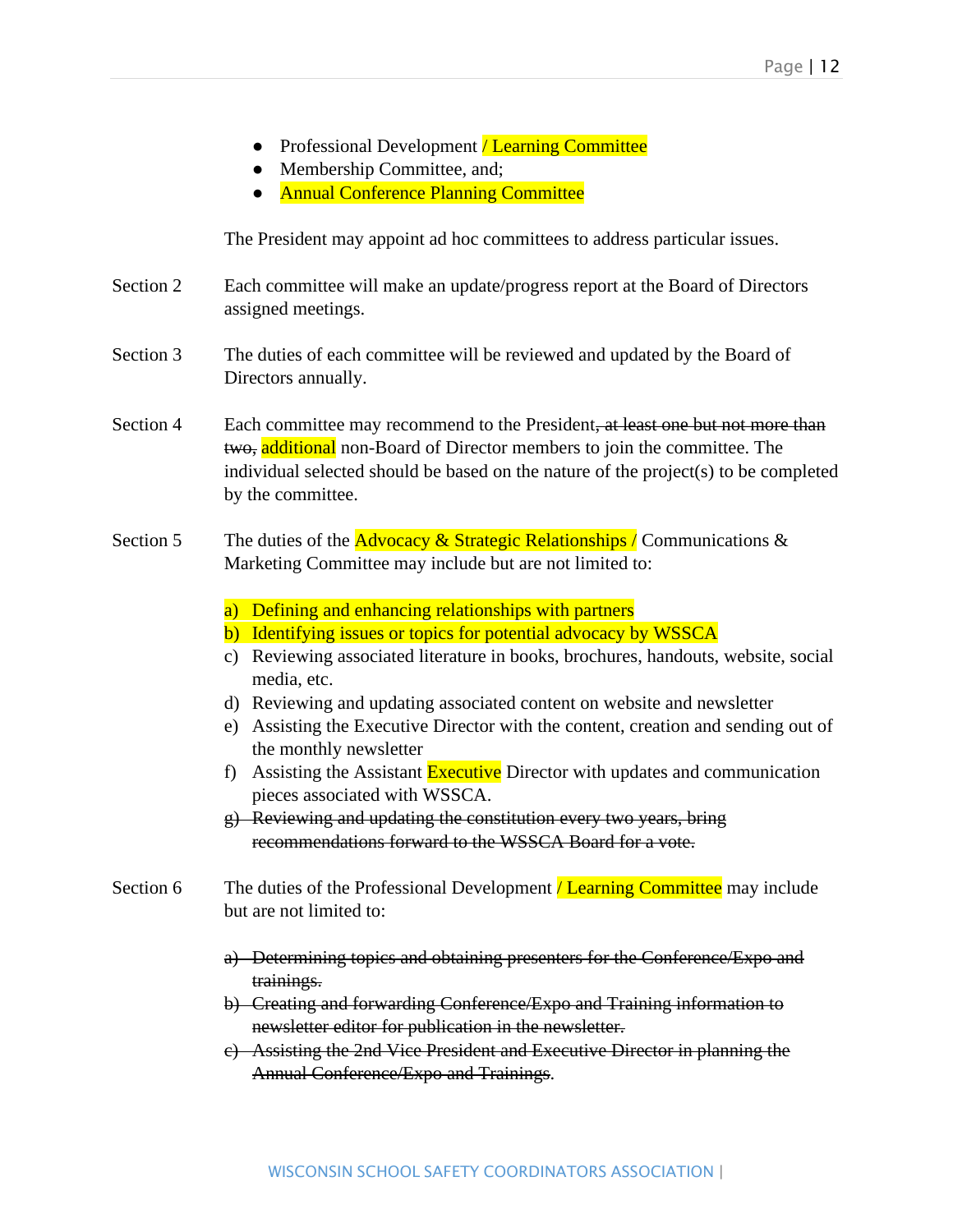|                  | a) Overseeing the School Safety and Security Coordinator Certification and Re-<br>certification programs.                                                                                                                                                                         |  |  |  |
|------------------|-----------------------------------------------------------------------------------------------------------------------------------------------------------------------------------------------------------------------------------------------------------------------------------|--|--|--|
|                  | b) Review the curriculum on a bi-annual basis and evaluate syllabus for current<br>needs of membership.                                                                                                                                                                           |  |  |  |
|                  | Assisting the Executive Director and Assistant Executive Director in<br>$\mathbf{c})$                                                                                                                                                                                             |  |  |  |
|                  | developing professional development options (i.e. webinars, workshops)<br>d) Reviewing and making recommendations/suggestions to update the WSSCA<br><b>Resource Center</b>                                                                                                       |  |  |  |
| Section 7        | The duties of the Membership Committee may include but are not limited to:                                                                                                                                                                                                        |  |  |  |
|                  | Assisting the Executive Director in monitoring WSSCA records to identify<br>a)<br>those whose memberships will expire in the next 60 days.                                                                                                                                        |  |  |  |
|                  | b) Assisting the Executive Director in the reviewing of WSSCA records to<br>identify those whose memberships have expired.                                                                                                                                                        |  |  |  |
|                  | c) Assisting the Executive Director in identifying potential new members<br>through all available resources.                                                                                                                                                                      |  |  |  |
|                  | d) Circulating and soliciting input among the leadership and members of<br>WSSCA to build upon the handbook needs.                                                                                                                                                                |  |  |  |
|                  | e) Revising the handbook bi-annually, including the new board member<br>handbook.                                                                                                                                                                                                 |  |  |  |
|                  | Revising and making recommendations to the WSSCA Awards Program<br>f                                                                                                                                                                                                              |  |  |  |
| <b>Section 8</b> | The duties of the Annual Conference Planning Committee may include but are not                                                                                                                                                                                                    |  |  |  |
|                  | limited to:                                                                                                                                                                                                                                                                       |  |  |  |
|                  | a) Developing the Annual Conference theme for recommendation to the Board<br>of Directors                                                                                                                                                                                         |  |  |  |
|                  | Determining topics and obtaining keynote speaker(s) and presenters for the<br>$\mathbf{b}$<br><b>Annual Conference</b>                                                                                                                                                            |  |  |  |
|                  | Determining the Annual Conference format<br>$\mathbf{C}$ )                                                                                                                                                                                                                        |  |  |  |
| Section 89       | The duties of the Executive Committee may include but are not limited to:                                                                                                                                                                                                         |  |  |  |
|                  | Assisting the President and Executive Director in conducting business of<br>a)<br>WSSCA, not otherwise provided for, between meetings of the Board of<br>Directors. The President shall consult with as many members as is reasonably<br>possible in carrying out WSSCA business. |  |  |  |

b) Evaluating the performance of the Executive Director and report to the Board of Directors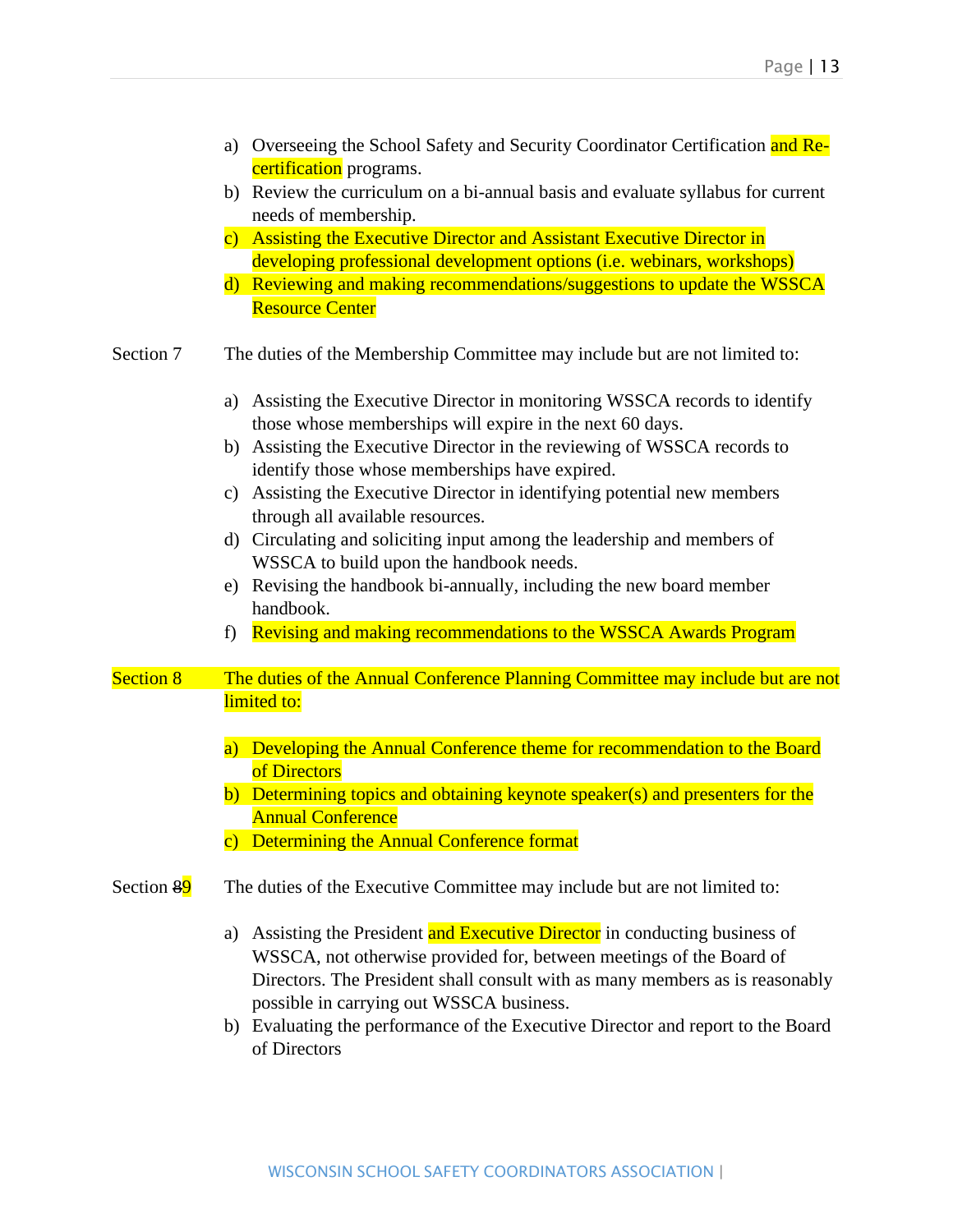- c) Serving as a mentor for new Board Members and conduct appropriate training so new Board Members will understand their role and function on the Board of Directors.
- d) Reviewing methods of funding for WSSCA in conjunction with the Executive Director.
- e) Soliciting and suggesting strategic planning methods for WSSCA.
- f) Reviewing dues and fees charged for the operation and promotion of WSSCA on an annual basis.
- g) Conducting a financial transaction review of finances at the end of the fiscal year with a report to the Board of Directors and at the Annual Meeting.
- h) Reviewing and updating the Constitution and Bylaws a minimum of every two years, bring recommendations forward to the WSSCA Board for a vote.
- Section  $910$  The duties of the Ad-Hoc Groups may include but are not limited to:
	- a) Filling the needs of areas not addressed by any one committee
	- b) Acting as a sub-committee or group to any one or multiple existing committee(s) currently established in the constitution.

#### **ARTICLE VI Expenses**

- Section 1 The Board of Directors shall review the budget and work with the Executive Director to determine the amount of money to be budgeted annually for necessary operational expenditures and allocated operational budgets
- Section 2 WSSCA shall endeavor to pay the necessary expenses of travel, room and board, not to exceed IRS rates, which are otherwise not reimbursable, for any officer and Board of Directors' member attending a Board of Director meeting.
- Section 3 For purposes of budgeting and continuity of contracts the fiscal year should be <del>June</del> <mark>July</mark> 1st to <del>May 31<sup>st</sup> June 30<sup>th</sup>.</del>

#### **ARTICLE VII Amendments**

- Section 1 Adoption of proposed amendments shall be accomplished by:
	- a) An affirmative two-thirds vote of the members present and voting at the Annual Meeting, or via electronic ballot, or;
	- b) An approval by two-thirds of the ballots cast in a mail or electronic vote, or:
	- c) An affirmative two-thirds vote of the members or sitting Board Members.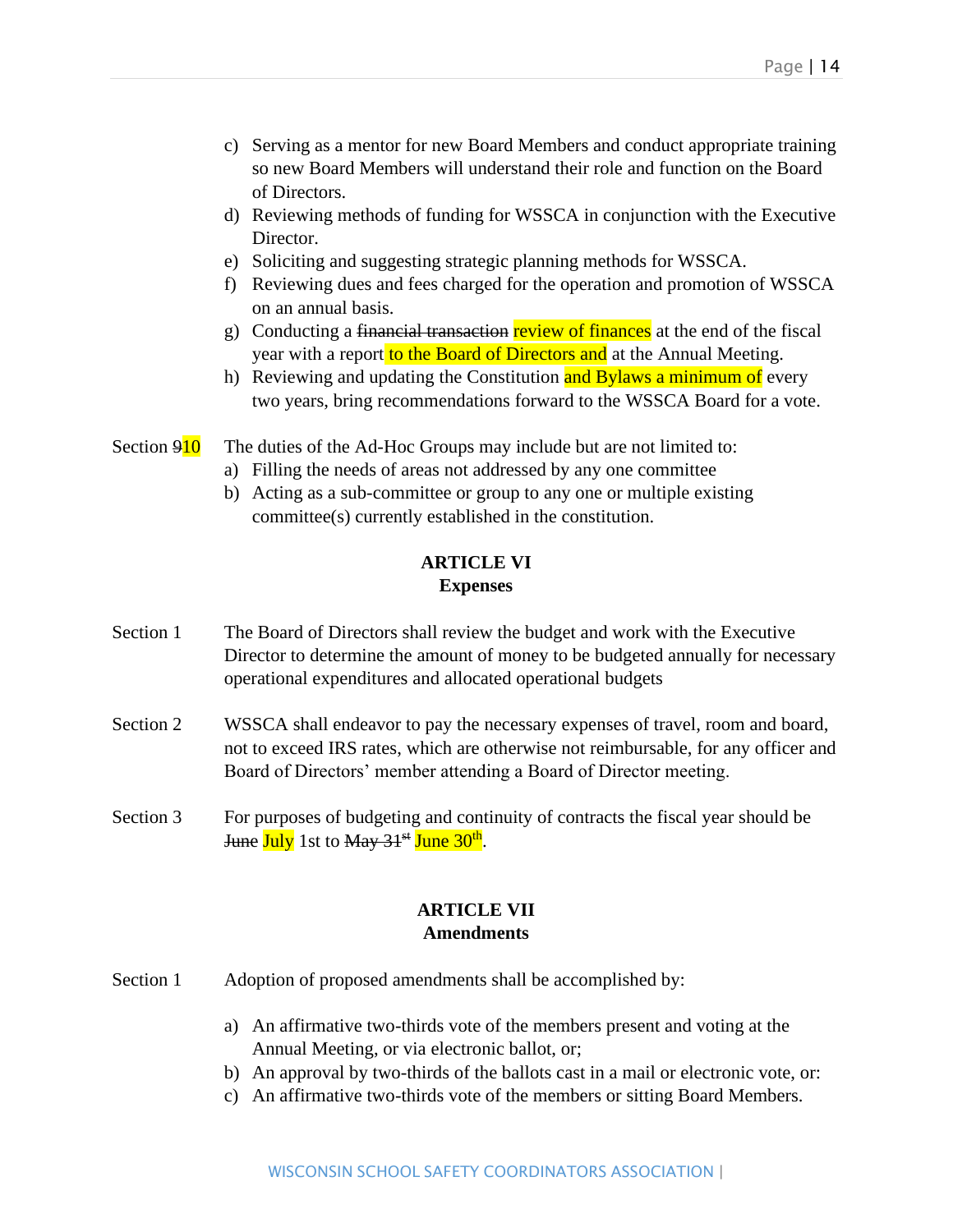#### **ARTICLE VIII Dissolution Procedure**

Section 1 Upon dissolution of WSSCA the Board of Directors shall, after paying or making provisions for the payment of all the liabilities of WSSCA, dispose of all of the assets of WSSCA exclusively for the purposes for WSSCA in such a manner, or to such organization or organizations organized and operated exclusively for the charitable, educational, religious, or scientific purposes as shall at the time qualify as an exempt organization or organizations under section 501 ( c ) (3) of the Internal Revenue Code of 1954 (or the corresponding provision of any future United States Internal Revenue Law), as the Board of Directors shall determine.

> Any such assets not so disposed of shall be disposed of by the Circuit Court of the county in which the principal office of WSSCA is then located, exclusively for such purposes or to such organization or organizations, as said Court shall determine which are organized and operated exclusively for such purposes.

Section 2 Section 1 of Article VIII is irrevocable.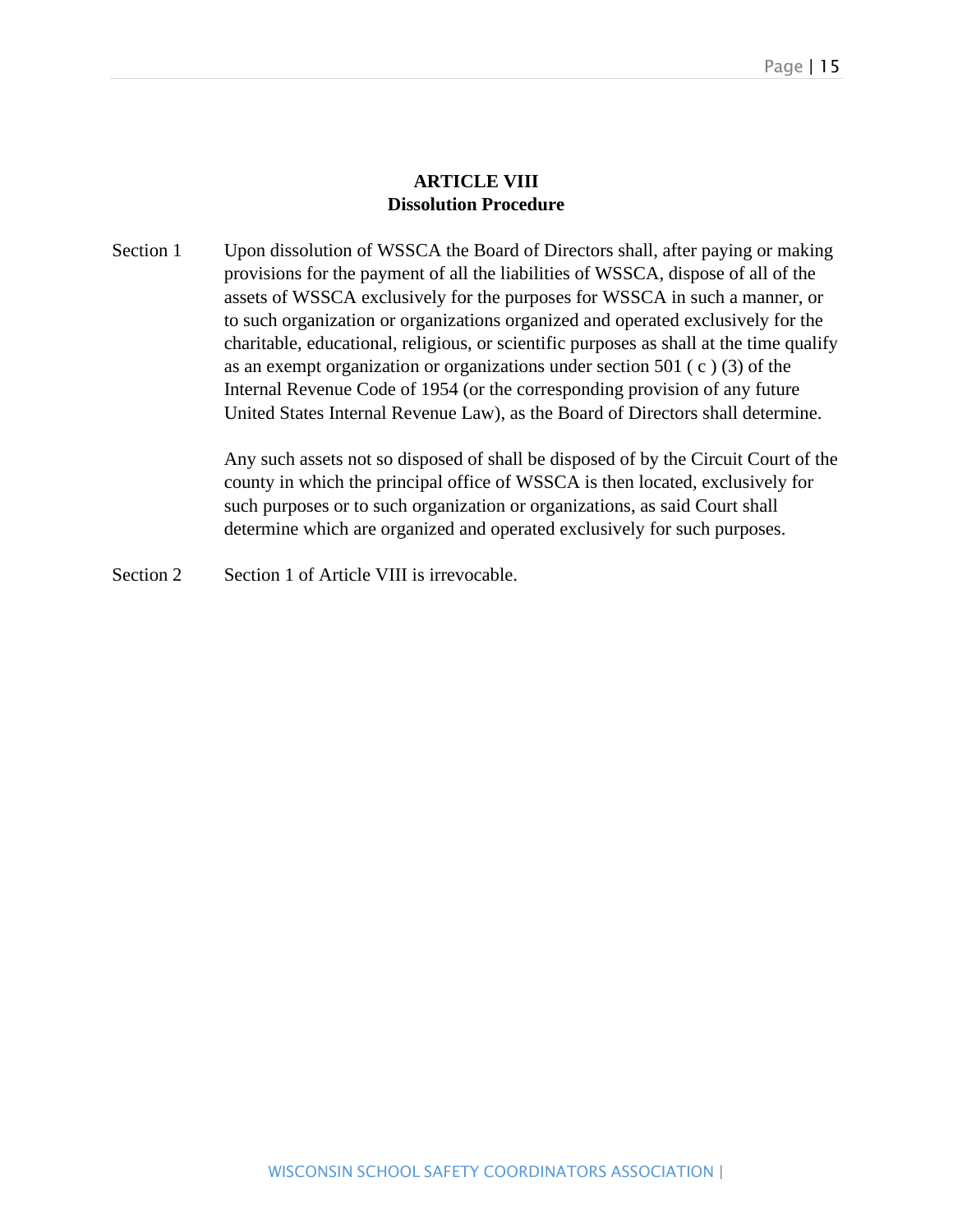#### **History of Constitution and Bylaw Changes**

| Adopted                    | <b>March</b> , 1998 |
|----------------------------|---------------------|
| Revised & Adopted          | June, 1999          |
| <b>Revised Draft</b>       | September, 2000     |
| <b>Revised Draft</b>       | February, 2001      |
| Revised & Adopted          | <b>March</b> , 2001 |
| <b>Revised Draft</b>       | September 2001      |
| <b>Revised Draft</b>       | December 2001       |
| <b>Revised Draft</b>       | February 2002       |
| Revised & Adopted          | December 2002       |
| <b>Revised Draft</b>       | February 2003       |
| Revised & Adopted          | December 2003       |
| <b>Revised Draft</b>       | February 2004       |
| Revised & Adopted          | December 2004       |
| <b>Revised Draft</b>       | February 2005       |
| Revised & Adopted          | December 2005       |
| <b>Revised Draft</b>       | February 2006       |
| Revised & Adopted          | January 2009        |
| <b>Revised Draft</b>       | March 2009          |
| Revised & Adopted          | November 2012       |
| <b>Revised and Adopted</b> | February 3, 2015    |
| <b>Revised and Adopted</b> | May 2016            |
| <b>Revised Draft</b>       | February 2017       |
| <b>Revised and Adopted</b> | October 2018        |
| <b>Revised and Adopted</b> | February 2019       |
| <b>Revised and Adopted</b> | October 2021        |
| <b>Revised Draft</b>       | December 2021       |
| <b>Revised and Adopted</b> | February 2022 (TBD) |
|                            |                     |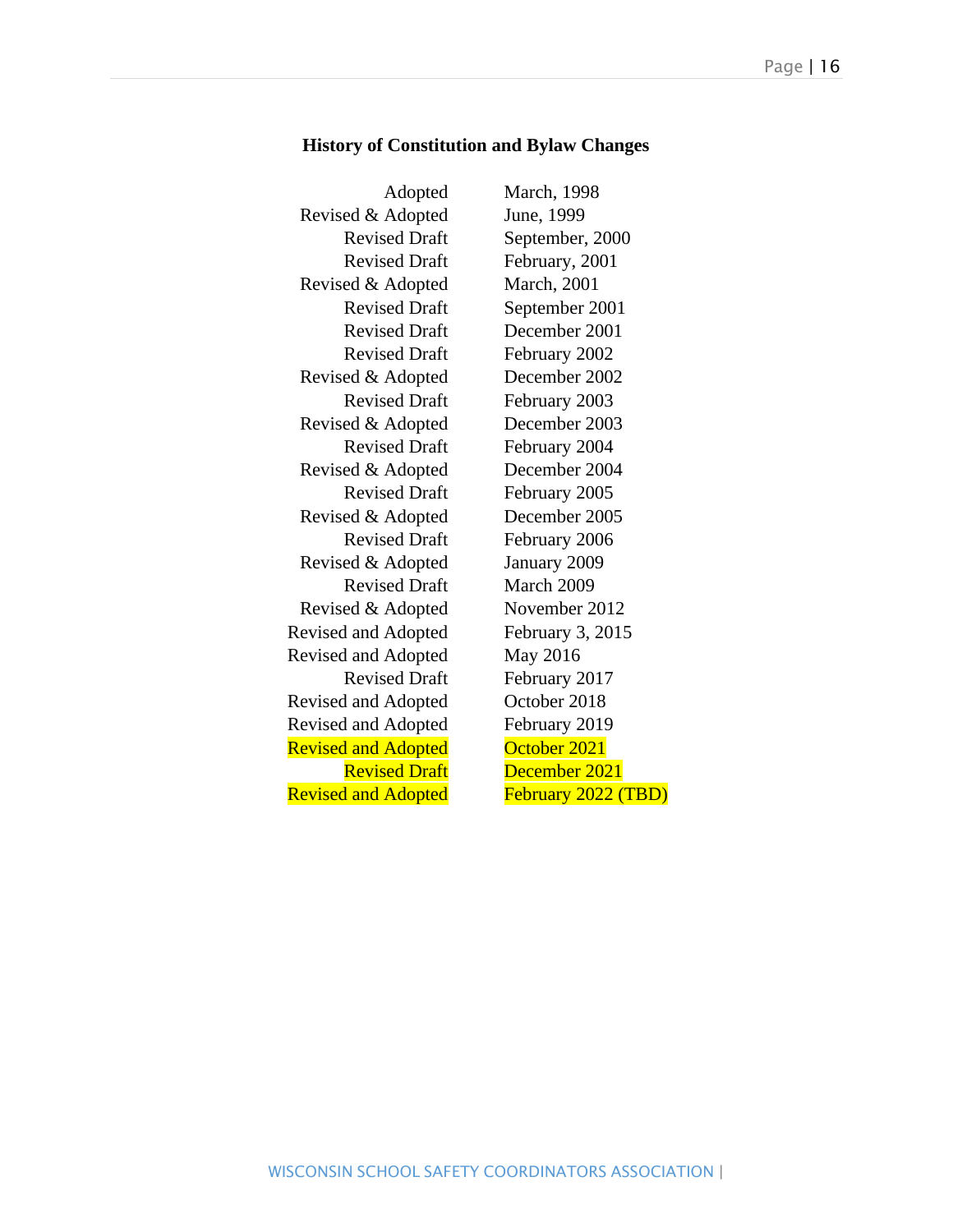#### **Appendix**

**Exhibit A: Director of Technology Assistant Executive Director Job Description Exhibit B: Structural Chart of WSSCA Board and Committees Exhibit C: WSSCA Board Member Candidate Prospectus**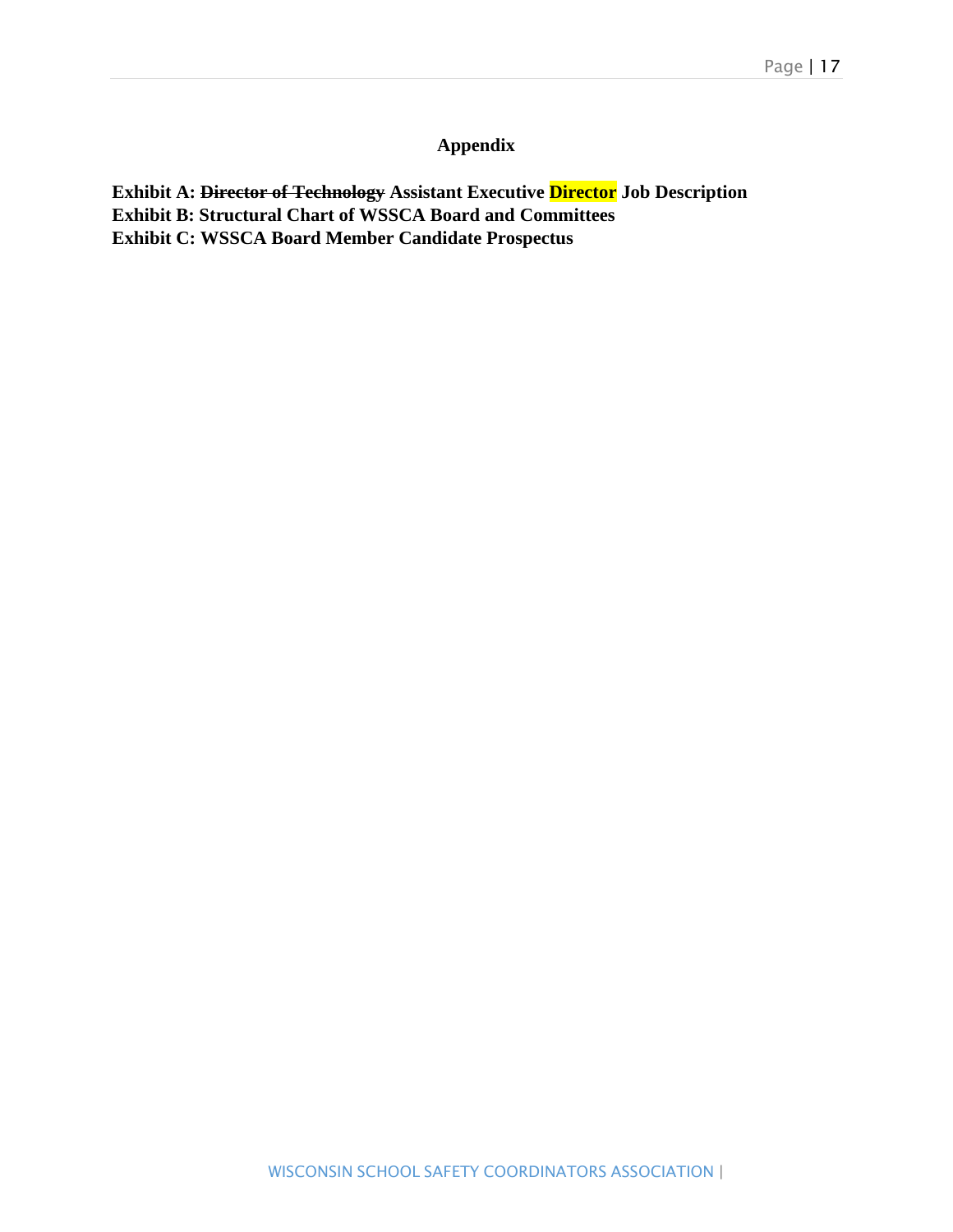#### **Exhibit A Assistant Executive Director of Technology IT Director**

#### **WSSCA Assistant Executive Director Job Description**

Supervised by: Executive Director of WSSCA

- Maintain, monitor, and update WSSCA websites, social media, and email accounts independently and upon direction of the Executive Director.
- Provide IT technology support to the Executive Director.
	- o Maintain "LogMeIn" site or other preferred resource for remote viewing of Executive Director's computer
	- o Direct and advise organizational utilization of Cloud communication tools (Google Drive Suite)
- Assist Executive Director in developing the layout of all printed and electronic materials for WSSCA business.
	- o Annual conference materials
	- o WSSAT Evaluation materials
	- o Wisconsin School Safety and Security Coordinator Certification
- Assist the Executive Director in maintaining and monitoring the membership management systems, vendor lists, contact lists, and data bases as necessary.
- Advise Executive Director, Executive Committee, and Board of Directors on matters pertaining to improvement of all WSSCA electronic communication, social media, peerto-peer support, eLearning, membership surveys and services, and online event registration.
- Attend scheduled Board meetings and annual conference.
- Provide technical support to presenters at annual conference.
- Assist the Executive Director in communicating, fostering relationships, and developing partnerships with safety and security related organizations and businesses.
- Assist with other duties as deemed necessary and appropriate by the Executive Director, President, and Board of Directors.

Submitted and approved: June 17, 2016 Revised and approved: February 15, 2021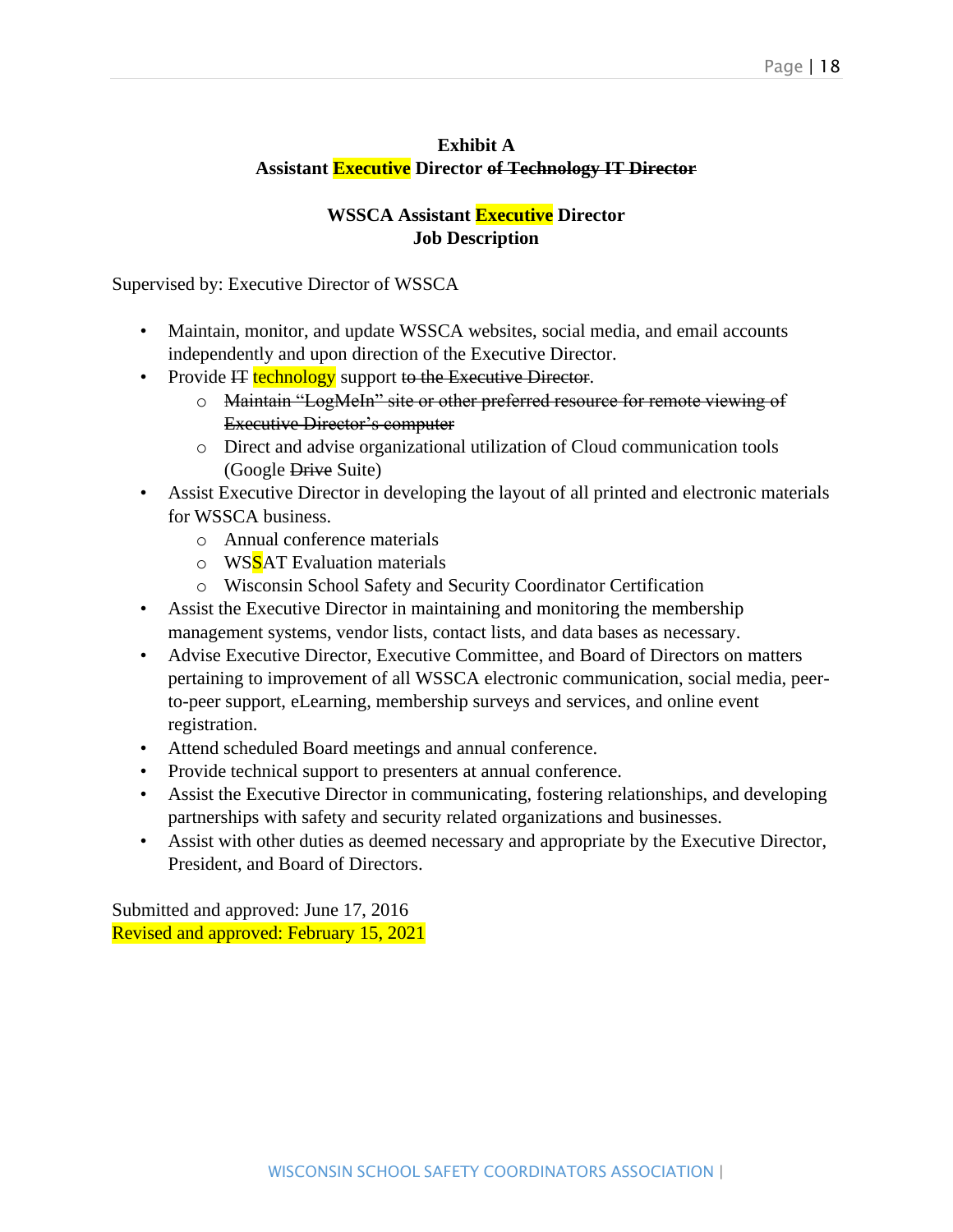**Exhibit B Structural Chart of WSSCA Board and Committees**